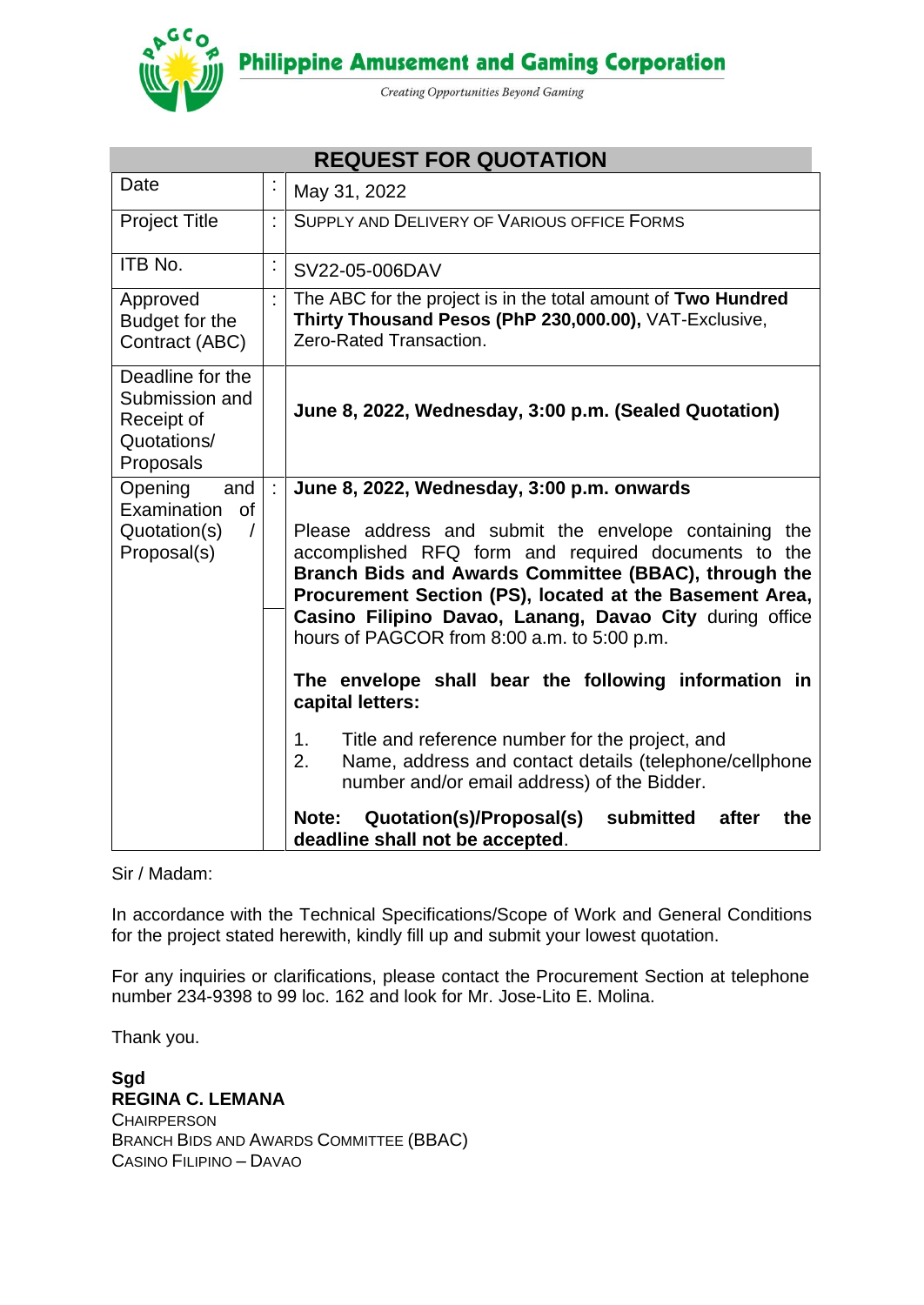# **Dear Ms. Lemana:**

In accordance with your request, following is our quotation for your requirement:

# **I. TECHNICAL SPECIFICATIONS**

|                    | <b>Technical Description/ Specifications</b>                                                                                                                            | <b>QTY</b> | <b>UOM</b>   | <b>Offered Technical</b><br><b>Proposal</b><br>Please fill up with<br>either: "Comply" or<br>"Not Comply" and<br>indicate the brand<br>in the space<br>provided |
|--------------------|-------------------------------------------------------------------------------------------------------------------------------------------------------------------------|------------|--------------|-----------------------------------------------------------------------------------------------------------------------------------------------------------------|
| <b>Item</b><br>No. | <b>Supply and Delivery of Various Office Forms</b>                                                                                                                      |            |              |                                                                                                                                                                 |
| $\mathbf{1}$       | <b>FORMS, CHANGE SHIFT/WORK</b><br><b>SCHEDULE</b><br>• A4 size, 1 side printing, 1 color, bond<br>white paper (See Attached Sample)                                    | 10         | <b>REAM</b>  |                                                                                                                                                                 |
| $\overline{2}$     | <b>FORMS/ LEDGER SL/VL</b><br>• 2 sides printing, 8.5x5.5 hard bound<br>paper, c2s 180 paper, one color black.<br>(See Attached Sample)                                 | 1000       | <b>PIECE</b> |                                                                                                                                                                 |
| 3                  | <b>FORM, REQUEST FOR LEAVE OF</b><br><b>ABSENCE</b><br>• A4 size, 1 side printing, 1 color-black, 2<br>outs, bond white<br>(See Attached Sample)                        | 5          | REAM         |                                                                                                                                                                 |
| 4                  | <b>FORMS, BACCARAT DELIVERY</b><br><b>RECORD, VIP &amp; PREMIUM TABLES</b><br>• A4 size, 1 side printing, bond white, 1<br>color-black<br>(See Attached Sample)         | 3          | <b>REAM</b>  |                                                                                                                                                                 |
| 5                  | <b>FORMS, BACCARAT DELIVERY</b><br><b>RECORD, (MASS MARKET</b><br><b>TABLES)</b><br>• A4 size, 1 side printing, bond<br>white, 1 color-black<br>(See r Attached Sample) | 3          | <b>REAM</b>  |                                                                                                                                                                 |
| 6                  | <b>FORMS, CARD</b><br><b>ISSUANCE/EXCHANGE/TURN</b><br><b>OVER SLIP</b><br>• A4 size, 1 side printing, bond<br>white, 1 color-black<br>(See Attached Sample)            | 3          | <b>REAM</b>  |                                                                                                                                                                 |
| $\overline{7}$     | <b>FORMS, CARD SHUFFLING</b><br><b>CENTER REPORT</b><br>• A4, 1 side printing, bond white 1 color-<br>black (See Attached Sample)                                       | 3          | <b>REAM</b>  |                                                                                                                                                                 |
| 8                  | <b>FORMS, NEW CARD SHUFFLE</b><br><b>RECORD (BACCARAT-BASED</b>                                                                                                         | 3          | <b>REAM</b>  |                                                                                                                                                                 |

Page 2 of 13: SUPPLY AND DELIVERY OF VARIOUS OFFICE FORMS ITB NO. SV22-05-006DAV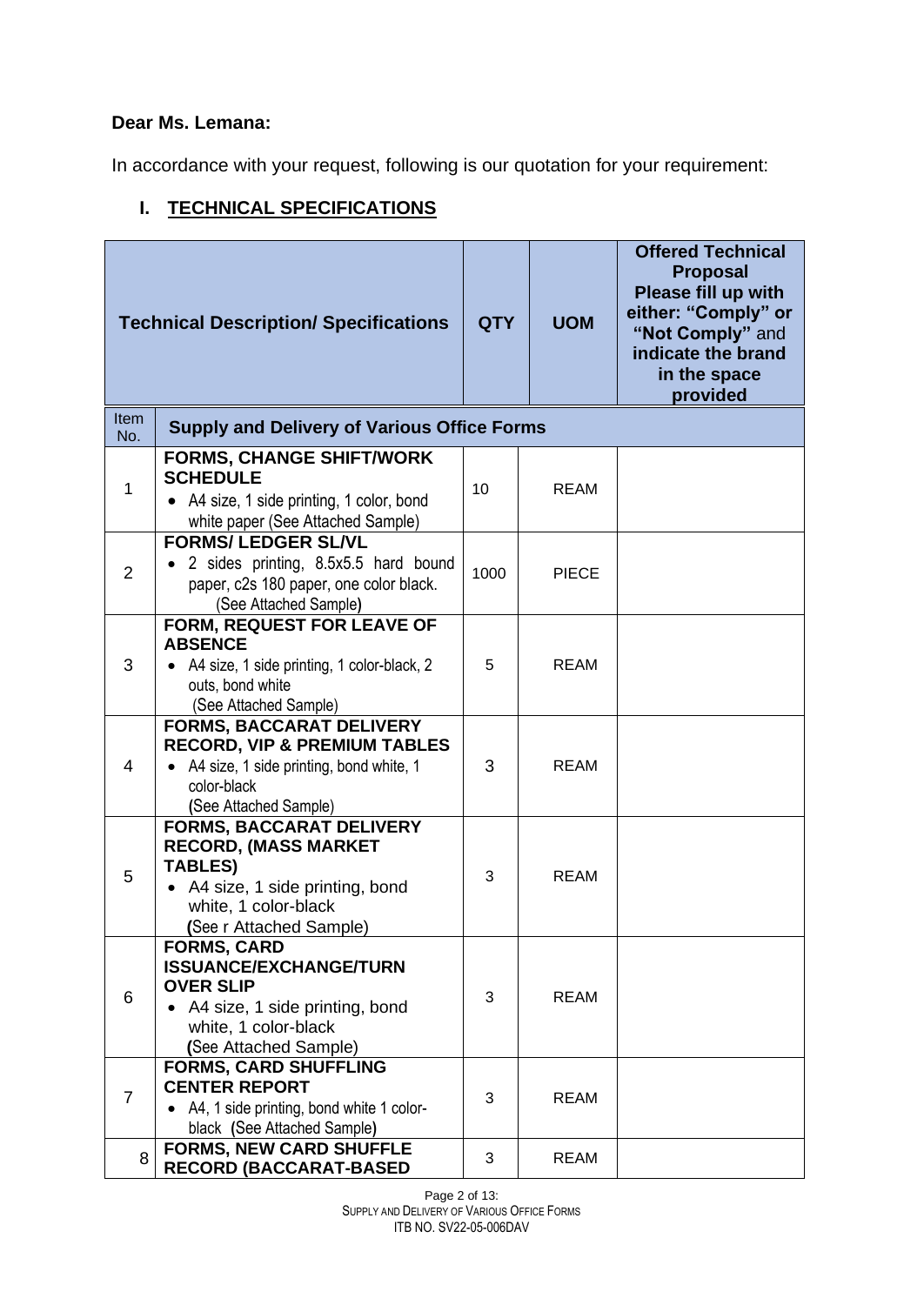|                 | <b>GAMES)</b>                                                         |      |              |  |
|-----------------|-----------------------------------------------------------------------|------|--------------|--|
|                 | • A4, 1 side printing, bond white 1                                   |      |              |  |
|                 | color-black (See Attached Sample)                                     |      |              |  |
|                 | <b>FORMS, RECYCLED CARD</b>                                           |      |              |  |
|                 | <b>SHUFFLE RECORD</b>                                                 |      |              |  |
| 9               | A4, 1 side printing, bond white 1                                     | 3    | <b>REAM</b>  |  |
|                 | color-black (See Attached                                             |      |              |  |
|                 | Sample)                                                               |      |              |  |
|                 | <b>FORMS, BJ/PT/SP SHUFFLE AND</b><br><b>DELIVERY RECORD</b>          |      |              |  |
| 10              |                                                                       | 3    | <b>REAM</b>  |  |
|                 | A4, 1 side printing, bond white 1<br>color-black                      |      |              |  |
|                 | (See Attached Sample)                                                 |      |              |  |
|                 | <b>FORMS, RETRIEVED USED CARD</b>                                     |      |              |  |
|                 | <b>RECORD</b>                                                         |      |              |  |
| 11              | A4, 1 side printing, bond white 1                                     | 3    | <b>REAM</b>  |  |
|                 | color-black                                                           |      |              |  |
|                 | (See Attached Sample)                                                 |      |              |  |
|                 | FORMS, INDIVIDUAL DUTY SHIFT                                          |      |              |  |
|                 | <b>MEMO</b>                                                           |      |              |  |
| 12 <sup>2</sup> | • 3Ply Carbonless, All Copy- White, 1/2 size                          | 80   | PAD          |  |
|                 | of A4 padding type, front page printing                               |      |              |  |
|                 | only, 50 per pad at three (3) copies each                             |      |              |  |
|                 | memo. (See r Attached Sample)<br>FORMS, EMERGENCY ROOM or             |      |              |  |
|                 | <b>OUTPATIENT AVAILMENT FORM</b>                                      |      |              |  |
| 13              | A4, 1 side printing, bond white 1                                     | 3    | <b>REAM</b>  |  |
|                 | color-black                                                           |      |              |  |
|                 | (See Attached Sample)                                                 |      |              |  |
|                 | <b>FORMS/ACCOUNTS PAYABLE</b>                                         |      |              |  |
|                 | <b>VOUCHER</b>                                                        |      |              |  |
| 14              | Continuous forms. Size 11x9.5 / 2ply                                  | 10   | <b>BOX</b>   |  |
|                 | carbonless                                                            |      |              |  |
|                 | Original copy White, 2 <sup>nd</sup> copy Pink                        |      |              |  |
|                 | (See Attached Sample)                                                 |      |              |  |
|                 | <b>FORMS, TIME CARD (MAIN)</b><br>Back to Back, 1 color- black Size - |      |              |  |
| 15              | 3.5x7.25, c2s 180 hard bound                                          | 5000 | <b>PIECE</b> |  |
|                 | (See Attached Sample)                                                 |      |              |  |
|                 | <b>FORMS, TIME CARD (APO VIEW)</b>                                    |      |              |  |
|                 | Back to Back, 1 color-blue Size -3.5x7.25,                            |      |              |  |
| 16              | c <sub>2s</sub> 180 hard bound                                        | 1000 | <b>PIECE</b> |  |
|                 | (See Attached Sample)                                                 |      |              |  |
|                 | <b>FORMS, LETTER HEAD, COPY</b>                                       |      |              |  |
| 17              | PAPER, A4, WITH LOGO                                                  | 10   | <b>REAM</b>  |  |
|                 | Letter Head W/ PAGCOR Logo, using                                     |      |              |  |
|                 | book 50 paper (See Attached Sample)                                   |      |              |  |
|                 | <b>FORMS, BILL STACKER</b>                                            |      |              |  |
|                 | <b>DECLARATION SLIP</b>                                               |      |              |  |
| 18              | • 4.25x5.25 1 side printing, 4 outs, bond                             | 20   | <b>REAM</b>  |  |
|                 | white paper, 1 color-black                                            |      |              |  |
|                 | (See Attached Sample)                                                 |      |              |  |

Page 3 of 13: SUPPLY AND DELIVERY OF VARIOUS OFFICE FORMS ITB NO. SV22-05-006DAV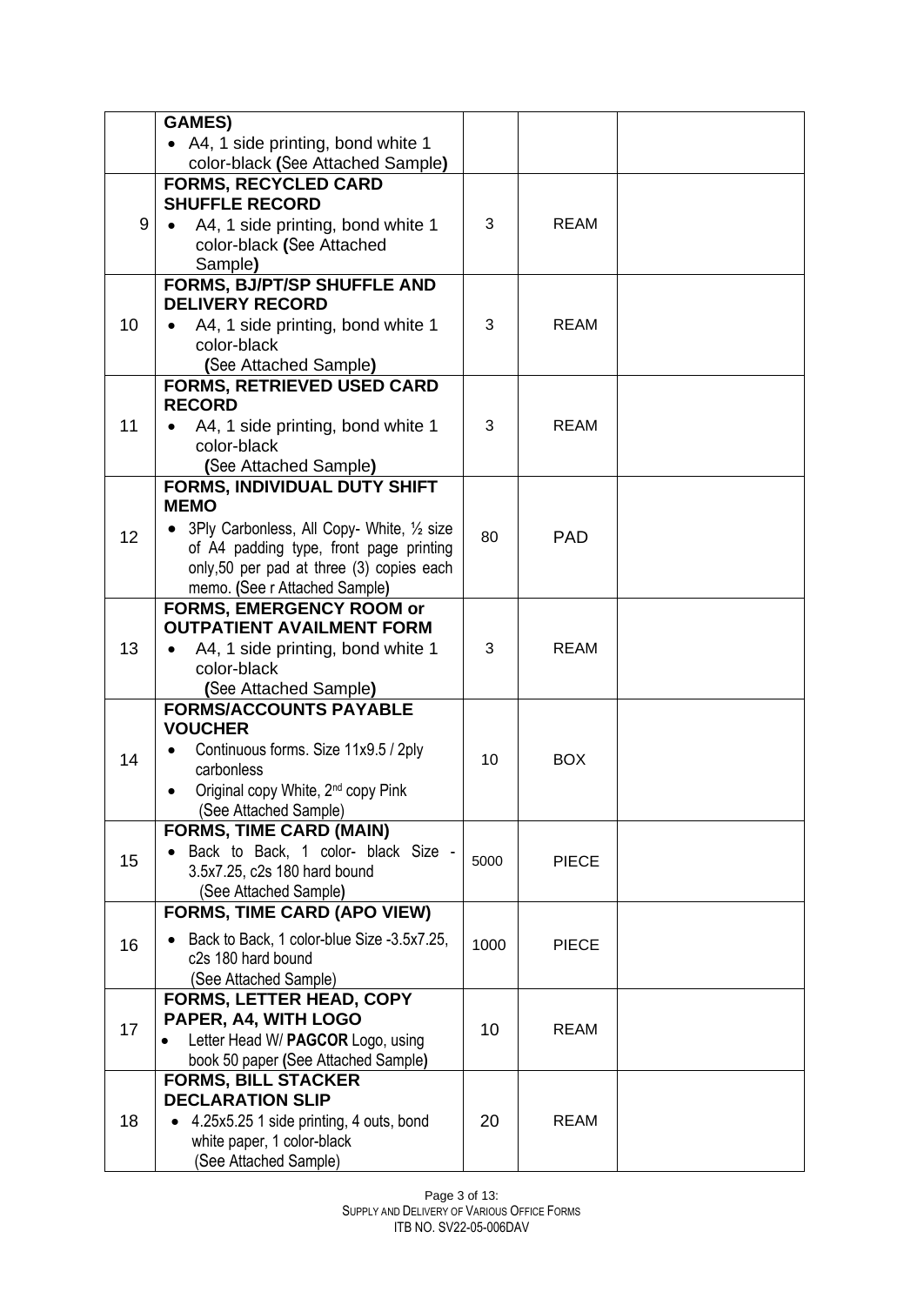| 19 | <b>FORMS, TELLER'S EXCHANGE</b><br><b>SLIP</b><br>• 6.25x8.5, 1 side printing, bond white, 1<br>color-black<br>(See Attached Sample)                               | 20 | REAM        |  |
|----|--------------------------------------------------------------------------------------------------------------------------------------------------------------------|----|-------------|--|
| 20 | <b>FORMS, CASH TO CHIPS/CHIPS TO</b><br><b>CASH TRANSACTION</b><br>• 11X8.5, 1 side printing, bond white, 1 color-<br>black<br>(See Attached Sample)               | 20 | <b>REAM</b> |  |
| 21 | <b>FORMS, INCIDENT/OBSERVATION</b><br><b>REPORT</b><br>A4, 1 side printing, bond white 1<br>color-black<br>(See Attached Sample)                                   | 5  | <b>REAM</b> |  |
| 22 | <b>FORMS, CUSTOMER DAILY</b><br><b>ATTENDANCE MONITORING</b><br><b>REPORT</b><br>Legal size, 1 side printing, bond<br>white 1 color-black<br>(See Attached Sample) | 5  | <b>REAM</b> |  |
| 23 | <b>FORMS, BREAK MONITORING</b><br><b>REPORT</b><br>A4 size, 1 side printing, bond<br>white 1 color-black<br>(See Attached Sample)                                  | 5  | <b>REAM</b> |  |
| 24 | <b>FORMS, ROUTINE INFRACTION</b><br><b>REPORT</b><br>A4 size, 1 side printing, bond<br>white 1 color-black, 2 outs<br>(See Attached Sample)                        | 5  | <b>REAM</b> |  |
| 25 | <b>FORMS, DAILY</b><br><b>ACCOMPLISHMENT REPORT</b><br>Legal size, 1 side printing, bond<br>white 1 color-black<br>(See Attached Sample)                           | 5  | REAM        |  |
| 26 | <b>FORMS, DAILY</b><br><b>ACCOMPLISHMENT REPORT</b><br>(Attachment)<br>A4, 1 side printing, bond white 1<br>color-black<br>(See Attached Sample)                   | 5  | <b>REAM</b> |  |
| 27 | <b>FORMS, WIN/LOSS REPORT</b><br>A4 size, 1 side printing, bond<br>white 1 color-black<br>(See Attached Sample)                                                    | 5  | <b>REAM</b> |  |
|    | <b>ADDITIONAL TERMS AND CONDITIONS</b>                                                                                                                             |    |             |  |
|    | For purposes of submitting the correct Sample per item/form,                                                                                                       |    |             |  |
|    | all prospective bidders are advised to check and examine                                                                                                           |    |             |  |
|    | carefully the samples for all the above-mentioned items/forms,<br>which can be seen from 9:00 am to 5:00 pm at the                                                 |    |             |  |
|    |                                                                                                                                                                    |    |             |  |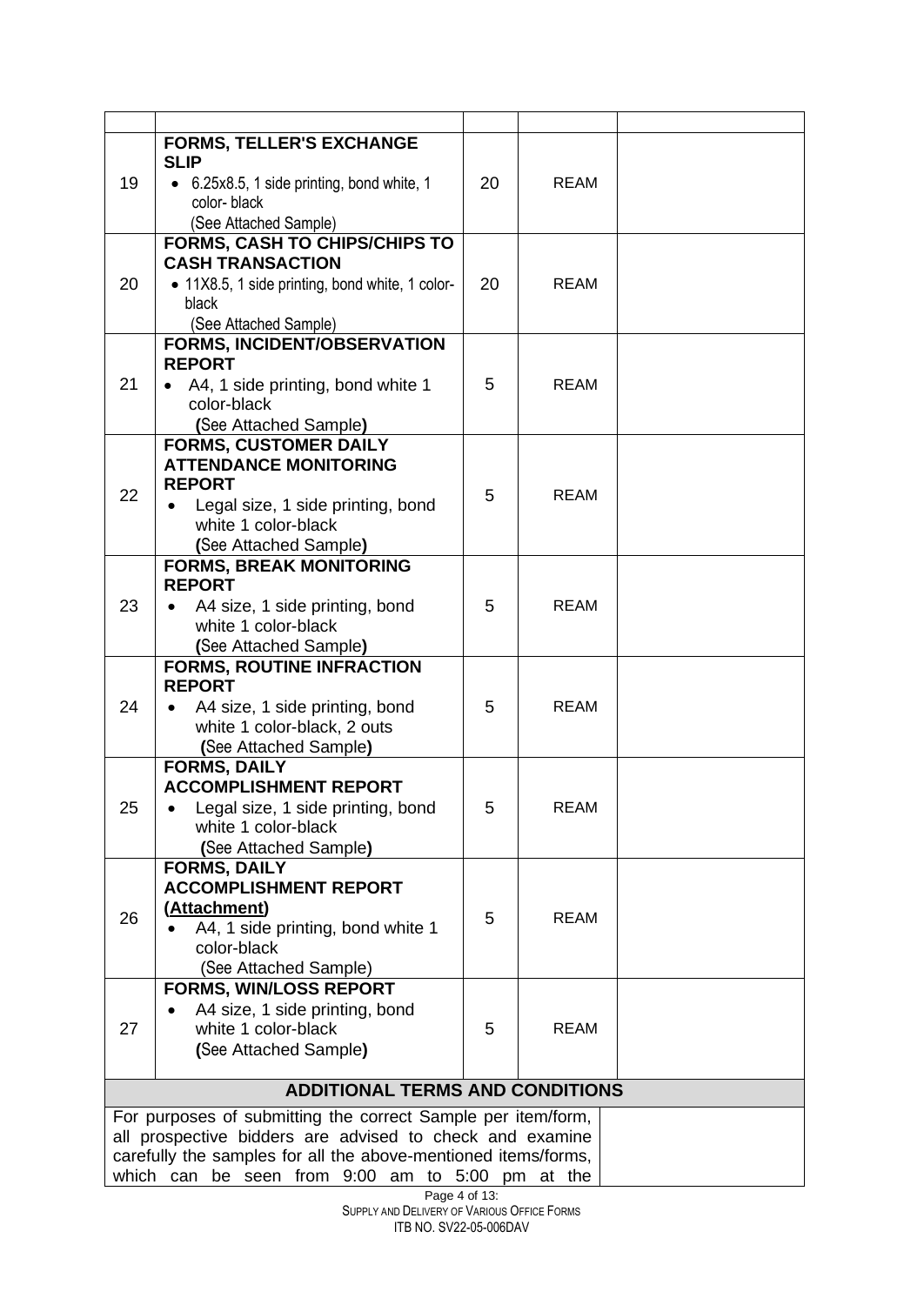| Procurement Section (PS), Casino Filipino Davao, Lanang,<br>Davao City and look for Mr. Jose-Lito Molina                         |  |
|----------------------------------------------------------------------------------------------------------------------------------|--|
| The winning bidder shall submit one SAMPLE prior to mass<br>production/ printing.                                                |  |
| The winning bidder shall follow the schedule of delivery.                                                                        |  |
| <b>Place of Delivery: Casino Filipino Davao, Km. 7 Lanang,</b><br>Davao City                                                     |  |
| PAGCOR shall have the right to inspect and/ or test the<br>goods to confirm their conformity to the technical<br>specifications. |  |

# **II. FINANCIAL QUOTATION:**

|                 | <b>Description of Item</b>                                         | QTY  | <b>UOM</b>   | <b>Unit Cost</b><br>VAT-Exclusive,<br>Zero Rated<br>Transaction | <b>Total Cost</b><br>VAT-Exclusive, Zero<br><b>Rated Transaction</b> |
|-----------------|--------------------------------------------------------------------|------|--------------|-----------------------------------------------------------------|----------------------------------------------------------------------|
|                 | <b>Supply and Delivery of Various Office Forms:</b>                |      |              |                                                                 |                                                                      |
| $\mathbf{1}$    | FORMS.<br><b>CHANGE</b><br>SHIFT/WORK SCHEDULE                     | 10   | <b>REAM</b>  |                                                                 |                                                                      |
| 2               | <b>FORMS/ LEDGER SL/VL</b>                                         | 1000 | <b>PIECE</b> |                                                                 |                                                                      |
| 3               | FORM, REQUEST FOR<br><b>LEAVE OF ABSENCE</b>                       | 5    | <b>REAM</b>  |                                                                 |                                                                      |
| $\overline{4}$  | FORMS, BACCARAT<br>DELIVERY RECORD, VIP &<br><b>PREMIUM TABLES</b> | 3    | <b>REAM</b>  |                                                                 |                                                                      |
| 5               | FORMS, BACCARAT<br>DELIVERY RECORD,<br>(MASS MARKET TABLES)        | 3    | <b>REAM</b>  |                                                                 |                                                                      |
| 6               | FORMS.<br><b>CARD</b><br>ISSUANCE/EXCHANGE/TU<br>RN OVER SLIP      | 3    | <b>REAM</b>  |                                                                 |                                                                      |
| $\overline{7}$  | FORMS,<br><b>CARD</b><br>SHUFFLING CENTER<br><b>REPORT</b>         | 3    | <b>REAM</b>  |                                                                 |                                                                      |
| 8               | FORMS, NEW CARD<br>SHUFFLE RECORD<br>(BACCARAT-BASED<br>GAMES)     | 3    | <b>REAM</b>  |                                                                 |                                                                      |
| 9               | FORMS,<br>RECYCLED<br><b>CARD SHUFFLE RECORD</b>                   | 3    | <b>REAM</b>  |                                                                 |                                                                      |
| 10 <sup>1</sup> | FORMS, BJ/PT/SP<br>SHUFFLE AND DELIVERY<br><b>RECORD</b>           | 3    | <b>REAM</b>  |                                                                 |                                                                      |
| 11              | FORMS,<br>RETRIEVED<br><b>USED CARD RECORD</b>                     | 3    | <b>REAM</b>  |                                                                 |                                                                      |

Page 5 of 13: SUPPLY AND DELIVERY OF VARIOUS OFFICE FORMS ITB NO. SV22-05-006DAV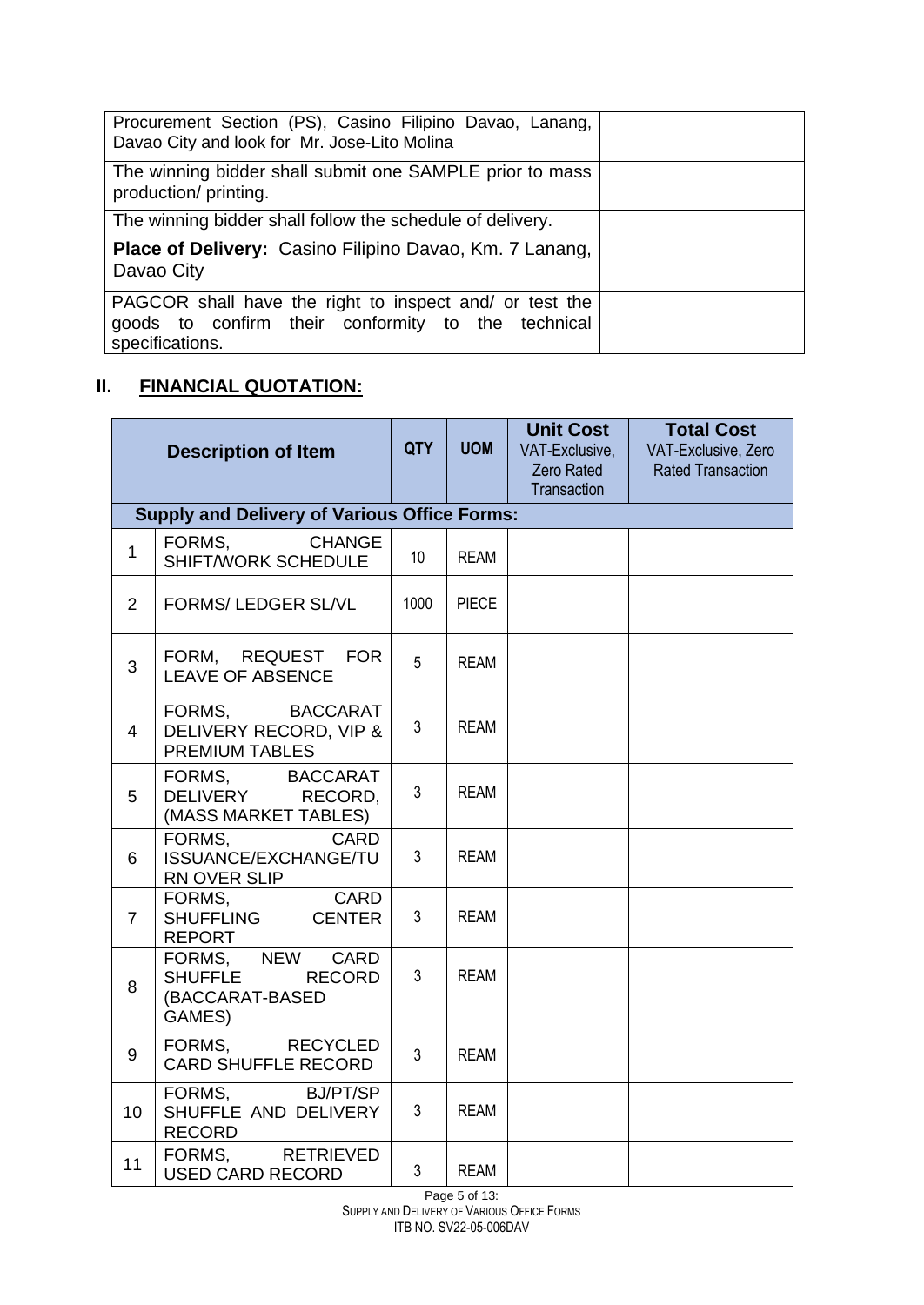| 12                                                  | FORMS, INDIVIDUAL DUTY<br><b>SHIFT MEMO</b>                                   | 5               | <b>PAD</b>   |                                                     |  |
|-----------------------------------------------------|-------------------------------------------------------------------------------|-----------------|--------------|-----------------------------------------------------|--|
| 13                                                  | FORMS, EMERGENCY<br>ROOM or OUTPATIENT<br><b>AVAILMENT FORM</b>               | 3               | <b>REAM</b>  |                                                     |  |
| 14                                                  | FORMS/ACCOUNTS<br>PAYABLE VOUCHER                                             | 10              | <b>BOX</b>   |                                                     |  |
| 15                                                  | FORMS,<br><b>TIMECARD</b><br>(MAIN)                                           | 5000            | <b>PIECE</b> |                                                     |  |
| 16                                                  | FORMS, TIMECARD ((APO<br>VIEW)                                                | 1000            | <b>PIECE</b> |                                                     |  |
| 17                                                  | FORMS, LETTER HEAD,<br>COPY PAPER, A4, WITH<br><b>LOGO</b>                    | 10 <sup>°</sup> | <b>REAM</b>  |                                                     |  |
| 18                                                  | FORMS, BILL STACKER<br><b>DECLARATION SLIP</b>                                | 20              | <b>REAM</b>  |                                                     |  |
| 19                                                  | FORMS, TELLER'S<br><b>EXCHANGE SLIP</b>                                       | 20              | <b>REAM</b>  |                                                     |  |
| 20                                                  | FORMS, CASH<br><b>TO</b><br>CHIPS/CHIPS TO CASH<br><b>TRANSACTION</b>         | 20              | <b>REAM</b>  |                                                     |  |
| 21                                                  | FORMS, INCIDENT/<br><b>OBSERVATION REPORT</b>                                 | 5               | <b>REAM</b>  |                                                     |  |
| 22                                                  | FORMS, CUSTOMER<br>DAILY ATTENDANCE<br>MONITORING REPORT                      | $5\overline{)}$ | <b>REAM</b>  |                                                     |  |
| 23                                                  | FORMS,<br><b>BREAK</b><br><b>MONITORING REPORT</b>                            | 5               | <b>REAM</b>  |                                                     |  |
| 24                                                  | FORMS,<br><b>ROUTINE</b><br><b>INFRACTION REPORT</b>                          | 5               | <b>REAM</b>  |                                                     |  |
| 25                                                  | FORMS,<br><b>DAILY</b><br><b>ACCOMPLISHMENT</b><br><b>REPORT</b>              | 5               | <b>REAM</b>  |                                                     |  |
| 26                                                  | <b>DAILY</b><br>FORMS,<br><b>ACCOMPLISHMENT</b><br><b>REPORT (Attachment)</b> | 5               | <b>REAM</b>  |                                                     |  |
| 27                                                  | FORMS,<br>WIN/LOSS<br><b>REPORT</b>                                           | 5               | <b>REAM</b>  |                                                     |  |
| <b>GRAND TOTAL</b><br><b>IN WORDS &amp; FIGURES</b> |                                                                               |                 |              | $(PhP$ (PhP                                         |  |
|                                                     |                                                                               |                 |              | (Note: Please state amount in words and in figures) |  |

Page 6 of 13: SUPPLY AND DELIVERY OF VARIOUS OFFICE FORMS ITB NO. SV22-05-006DAV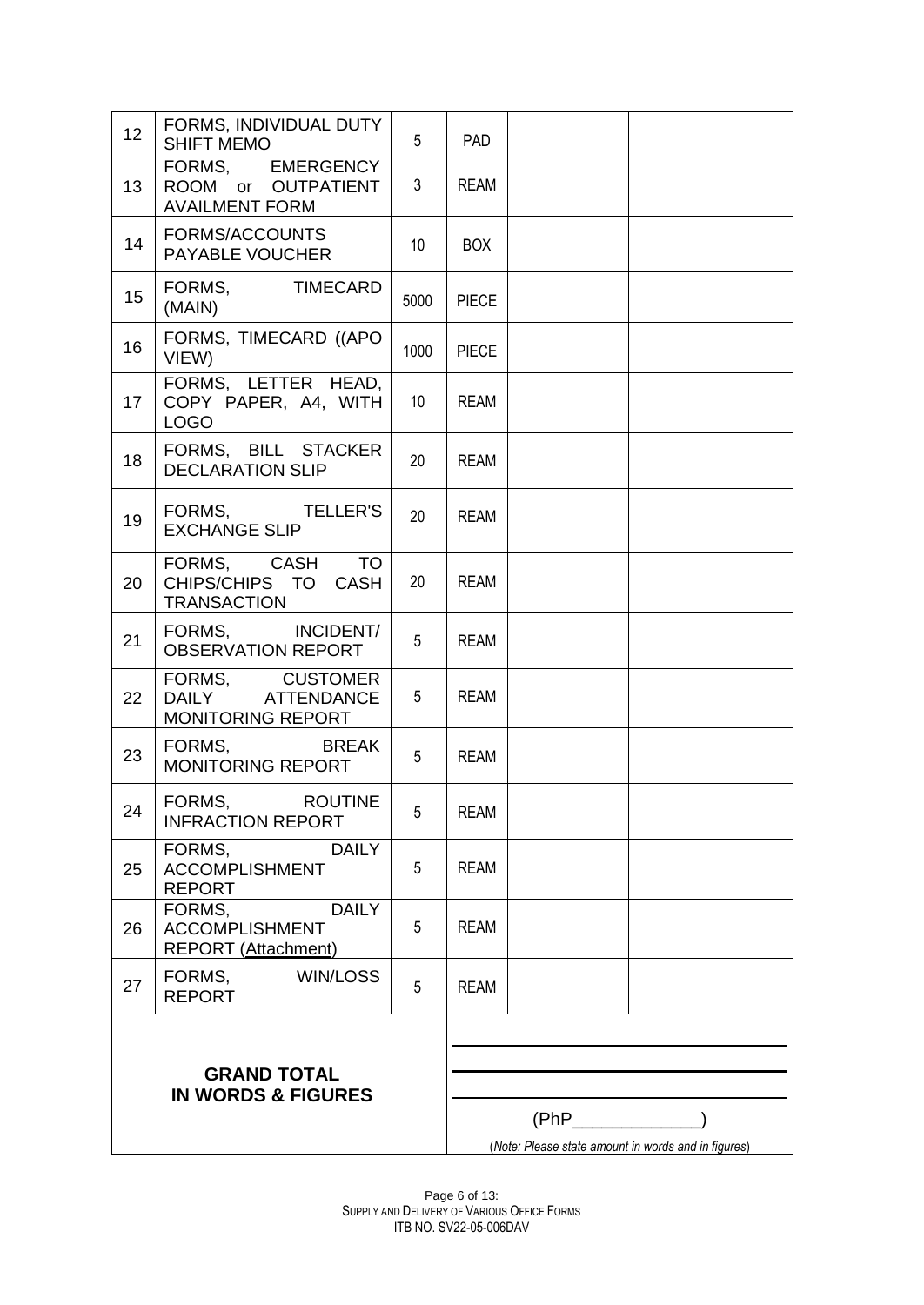| FIRST (1st) DELIVERY |              |                                               |                          |  |
|----------------------|--------------|-----------------------------------------------|--------------------------|--|
| <b>QTY</b>           | <b>UOM</b>   | <b>Description</b>                            | <b>Delivery Schedule</b> |  |
| 1000                 | <b>PIECE</b> | FORMS, LEDGER SL/VL                           | Within THIRTY (30)       |  |
|                      |              | FORMS, BACCARAT DELIVERY RECORD VIP & PREMIUM | calendar days from       |  |
| 3                    | <b>REAM</b>  | <b>TABLES</b>                                 | the receipt of the       |  |
|                      |              | FORMS, BACCARAT DELIVERY RECORD MASS MARKET   | Purchase Order           |  |
| 3                    | <b>REAM</b>  | <b>TABLES</b>                                 | $(P.O.)$ or upon         |  |
| 3                    | <b>REAM</b>  | FORMS, CARD ISSUANCE/EXCHANGE/TURN OVER SLIP  | advise of end-user       |  |
| 5000                 | <b>PIECE</b> | FORMS, TIMECARD (MAIN)                        |                          |  |
| 1000                 | <b>PIECE</b> | FORMS, TIMECARD (APO-VIEW)                    |                          |  |

| <b>SECOND (2nd) DELIVERY</b> |             |                                                                  |                                          |  |
|------------------------------|-------------|------------------------------------------------------------------|------------------------------------------|--|
| QTY                          | <b>UOM</b>  | <b>Description</b>                                               | <b>Delivery Schedule</b>                 |  |
| 3                            | <b>REAM</b> | FORMS, CARD SHUFFLING CENTER REPORT                              |                                          |  |
| 3                            | <b>REAM</b> | FORMS, NEW CARD SHUFFLE RECORD (BACCARAT-<br><b>BASED GAMES)</b> | Within SIXTY (60)                        |  |
| 10                           | <b>REAM</b> | FORMS, LETTERHEAD, COPY PAPER, A4 WITH PAGCOR<br>LOGO            | calendar days from<br>the receipt of the |  |
| 3                            | <b>REAM</b> | FORMS, RECYCLED CARD SHUFFLE RECORD                              | Purchase Order                           |  |
| 3                            | <b>REAM</b> | FORMS, BJ/PT/PG/SP SHUFFLE AND DELIVERY RECORD                   | (P.O.) or upon advise<br>of end-user     |  |
| 3                            | <b>REAM</b> | FORMS, RETRIEVED USED CARD RECORD                                |                                          |  |
| 5                            | <b>REAM</b> | FORMS, DUTY SHIFT MEMO                                           |                                          |  |
| 3                            | <b>REAM</b> | FORMS, EMERGENCY ROOM OR OUTPATIENT AVAILMENT<br><b>FORM</b>     |                                          |  |
| 5                            | <b>REAM</b> | FORMS, INCIDENT/OBSERVATION REPORT FORM                          |                                          |  |
| 5                            | <b>REAM</b> | FORMS, CUSTOMER DAILY ATTENDANCE MONITORING<br><b>FORM</b>       |                                          |  |
|                              |             | THIRD (3rd) DELIVERY                                             |                                          |  |
| QTY                          | <b>UOM</b>  | <b>Description</b>                                               | <b>Delivery Schedule</b>                 |  |
| 20                           | <b>REAM</b> | FORMS, BILL STACKER DECLARATION SLIP                             |                                          |  |
| 20                           | <b>REAM</b> | FORMS, TELLER'S EXCHANGE SLIP                                    |                                          |  |
| 20                           | <b>REAM</b> | FORMS, CASH TO CHIPS/CHIPS TO CASH TRANSACTION                   | Within NINETY (90)                       |  |
| 5                            | <b>REAM</b> | FORMS, BREAK MONITORING REPORT FORM                              | calendar days from                       |  |
| 5                            | <b>REAM</b> | FORMS, ROUTINE INFRACTION REPORT FORM                            | the receipt of the                       |  |
| 5                            | <b>REAM</b> | FORMS, DAILY ACCOMPLISHMENT REPORT FORM                          | Purchase Order                           |  |
| 5                            | <b>REAM</b> | FORMS, WIN/LOSS REPORT FORM                                      | (P.O.) or upon<br>advise of end-user     |  |
| 10                           | <b>BOX</b>  | FORMS, ACCOUNTS PAYABLE VOUCHER                                  |                                          |  |
| 10                           | <b>REAM</b> | FORMS, CHANGE SHIFT/WORK SCHEDULE                                |                                          |  |
| 5                            | <b>REAM</b> | FORMS, REQUEST LEAVE OF ABSENCE                                  |                                          |  |

# **NOTES:**

- 1. The quotations (unit and total prices) shall be rounded off up to two (2) decimal places.
- 2. Quotations must be gross of all applicable taxes and VAT-exclusive, zero rated transactions.

Page 7 of 13: SUPPLY AND DELIVERY OF VARIOUS OFFICE FORMS ITB NO. SV22-05-006DAV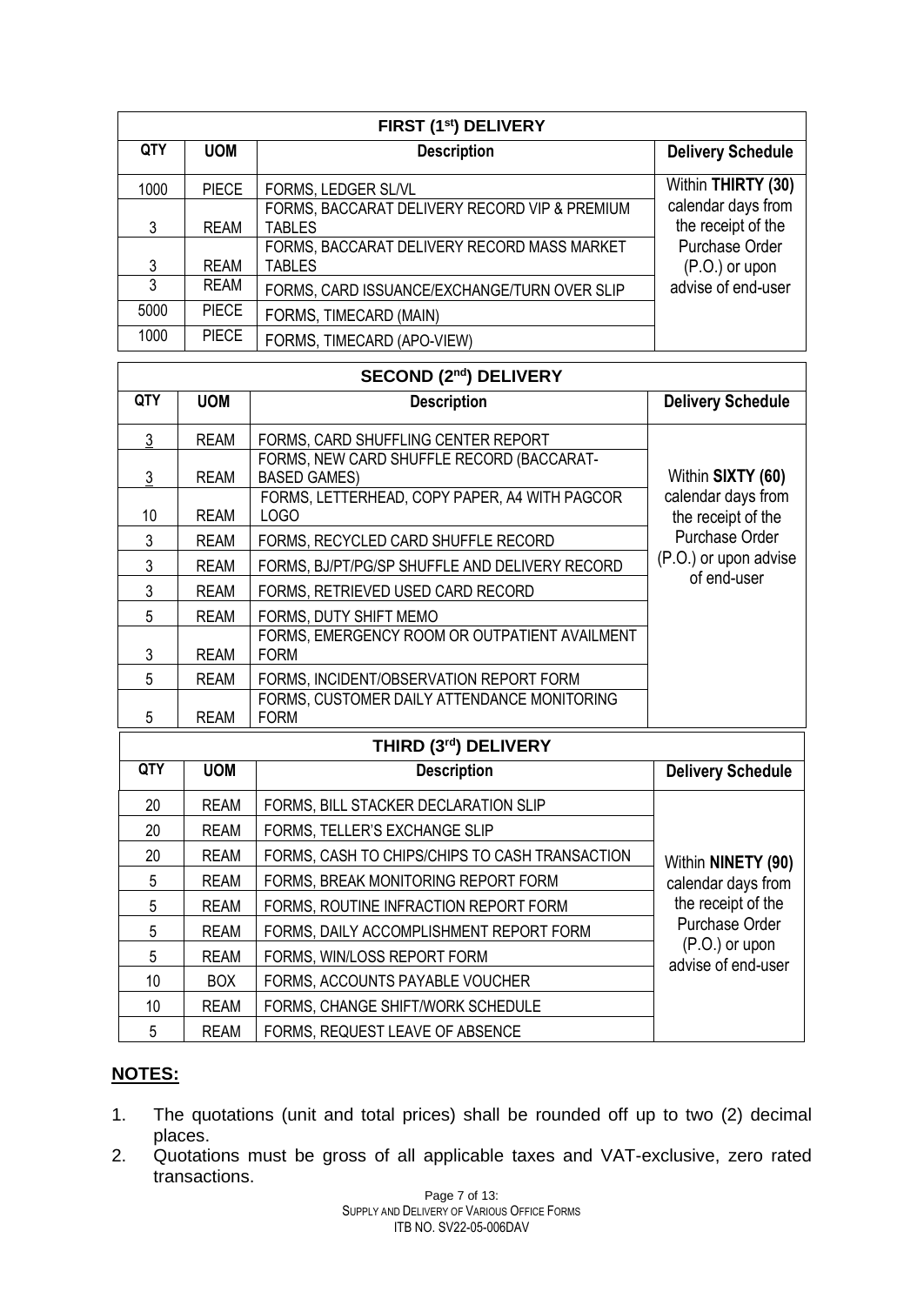| <b>VALIDITY OF OFFER:</b> | Ninety (90) calendar days from the date of opening |  |  |  |  |  |
|---------------------------|----------------------------------------------------|--|--|--|--|--|
|                           | of quotations                                      |  |  |  |  |  |
| <b>PAYMENT SCHEDULE:</b>  | Payment shall be made upon issuance of the         |  |  |  |  |  |
|                           | Certificate of Acceptance.                         |  |  |  |  |  |

#### **Additional Requirements:**

Bidders have the option to submit the following documents, together with the quotation, on the deadline for the Submission and Receipt of Quotations/Proposal or at the latest within three (3) calendar days from the determination of the bidder having the Lowest / Single Calculated Quotation and receipt of the BAC notice relative thereto:

1. BIR Certificate of Registration for individuals (*If applicable)*;

#### **OR;**

- a. Registration Certificate from the Department of Trade and Industry (DTI) for sole proprietors, Registration Certificate from the Securities and Exchange Commission (SEC) for corporations, partnerships or joint ventures or Registration Certificate from the Cooperative Development Authority (CDA), and
- b. Valid Mayor's Permit issued by the city or municipality where the principal place of business of the bidder is located or Official Receipt as proof of payment for renewal.
- 2. Philippine Government Electronic Procurement System (PhilGEPS) Platinum Certificate of Registration and Membership; **OR;**

PhilGEPS Registration Number:

3. Omnibus Sworn Statement using the form prescribed in Annex A hereof for projects with an ABC amounting to more than Fifty Thousand Pesos (PhP50,000.00).

The Omnibus Sworn Statement shall be supported by an attached document showing proof of authorization, e.g., duly notarized Secretary's Certificate issued by the corporation or the members of the joint venture or a Special Power of Attorney (SPA) in case of sole proprietorships for situations where the signatory is not the sole proprietor/owner.

#### **NOTES:**

- 1. Bidders shall submit their quotations through their duly authorized representatives using this form only. This form must be completed without any alterations to their format and no substitute form shall be accepted. All parameters shall be filled in with the correct and accurate information as required.
- 2. Quotation(s)/Proposal(s) submitted exceeding the Approved Budget for the Contract shall be rejected.
- 3. The prices quoted are to be paid in Philippine Currency.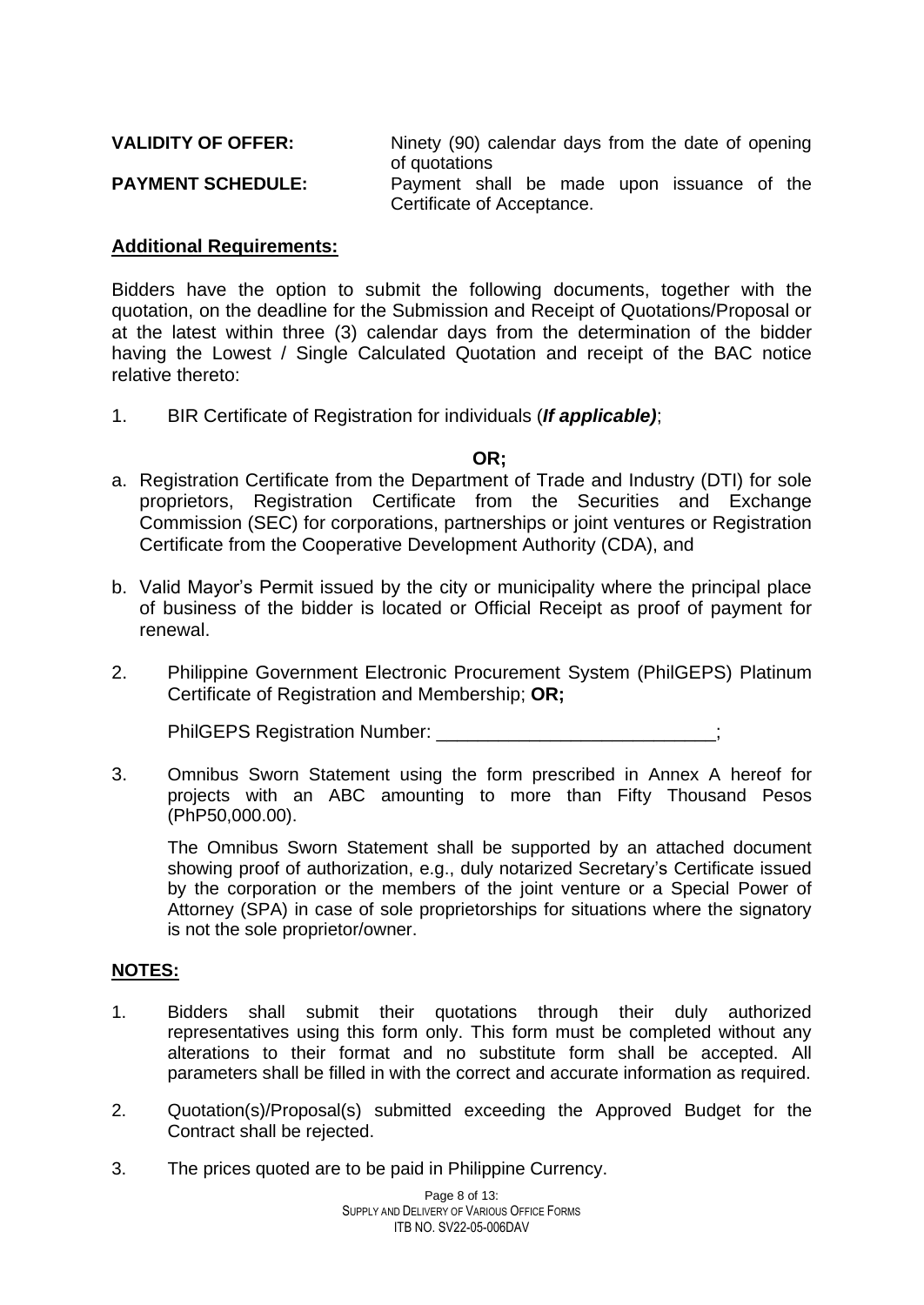- 4. All prices quoted are **INCLUSIVE** of all applicable duties, government permits, fees, and other charges relative to the acquisition and delivery of items to PAGCOR, but **VAT-Exclusive, Zero-Rated Transaction**.
- 5. For the purpose of standardization of quotations/proposals, this RFQ Form will prevail over all kinds and forms of quotation. In case of price discrepancy over the amounts in words and in figures, the amount in words will prevail.
- 6. Any interlineations, erasures or overwriting shall be valid only if they are signed or initiated by you or any of your duly authorized representative/s.
- 7. PAGCOR shall have the right to inspect and/or to test the goods to confirm their conformity to the technical specifications.
- 8. Award of contract shall be made in favor of the supplier or contractor having the Single or Lowest Calculated Responsive Quotation (for goods and infrastructure projects) or a consultant with the Single or Highest Rated Responsive Proposal, which complies with the minimum technical specifications and other terms and conditions stated herein.
- 9. The supplier/contractor/consultant agrees to pay a penalty of one-tenth of one percent (1/10 of 1%) of the corresponding contract price for each day of delay, including non-working days (i.e. Saturday and Sunday), legal holidays or special non-working holidays. PAGCOR shall rescind the contract once the cumulative amount of liquidated damages reaches ten percent (10%) of the amount of the contract, without prejudice to other courses of action and remedies open to it.
- **10.** Other terms and conditions are stipulated in the attached Service Contract and Annex A of the Purchase Order.

### **BIDDER'S COMMITMENT:**

We hereby agree and bind ourselves to the terms and conditions herein specified, to the manner of procurement and evaluation set up by the BAC, to the provisions of the attached Annex A (Terms and Conditions) of the Purchase Order and to the rules and regulations of the Government and PAGCOR.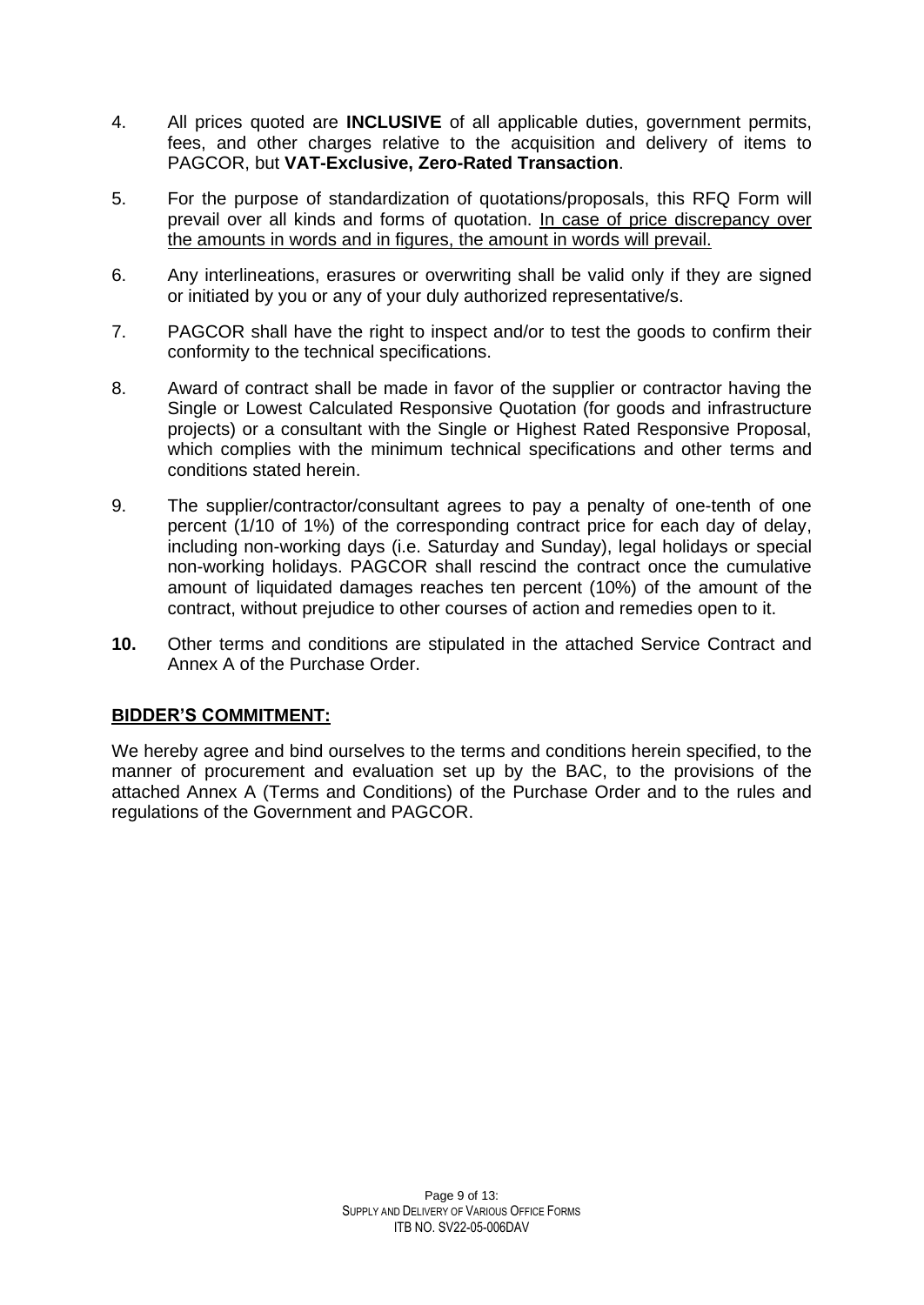Very truly yours,

Signature over Printed Name

Date: \_\_\_\_\_\_\_\_\_\_\_\_\_\_\_\_\_\_\_\_\_\_\_\_  $T_{1} = T_{1} + T_{2} + T_{3} + T_{4} + T_{5} + T_{6} + T_{7} + T_{8} + T_{9} + T_{10} + T_{11} + T_{12} + T_{13} + T_{14} + T_{15} + T_{16} + T_{17} + T_{18} + T_{19} + T_{10} + T_{10} + T_{11} + T_{10} + T_{11} + T_{12} + T_{13} + T_{14} + T_{15} + T_{16} + T_{17} + T_{18} + T_{19} + T_{10} + T_{10} + T_{11} + T_{10} + T_{11} + T_{$ Position:

\_\_\_\_\_\_\_\_\_\_\_\_\_\_\_\_\_\_\_\_\_\_\_\_\_\_\_\_\_

\_\_\_\_\_\_\_\_\_\_\_\_\_\_\_\_\_\_\_\_\_\_\_\_\_\_\_\_\_

\_\_\_\_\_\_\_\_\_\_\_\_\_\_\_\_\_\_\_\_\_\_\_\_\_\_\_\_

Company Represented:

 $\overline{\phantom{a}}$  , where  $\overline{\phantom{a}}$  $TIN:$ Address / Tel. No. / Fax No.

Page 10 of 13: SUPPLY AND DELIVERY OF VARIOUS OFFICE FORMS ITB NO. SV22-05-006DAV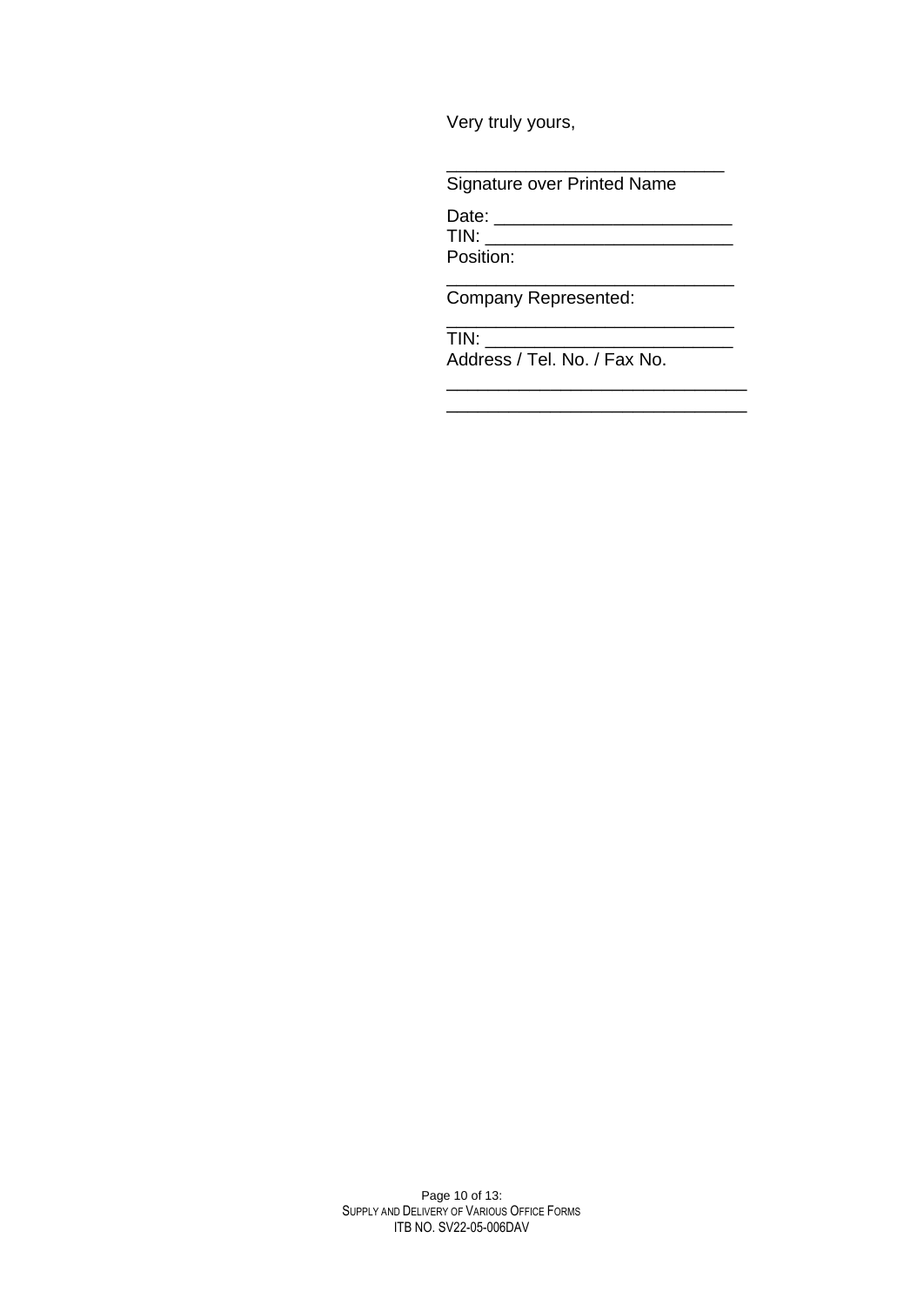REPUBLIC OF THE PHILIPPINES ) CITY/MUNICIPALITY OF \_\_\_\_\_\_ ) S.S.

## **A F F I D A V I T**

I, *[Name of Affiant]*, of legal age, *[Civil Status]*, *[Nationality]*, and residing at *[Address of Affiant]*, after having been duly sworn in accordance with law, do hereby depose and state that:

### 1. *Select one, delete the other:*

*If a sole proprietorship:* I am the sole proprietor or authorized representative of *[Name of Bidder]* with office address at *[address of Bidder]*;

*If a partnership, corporation, cooperative, or joint venture:* I am the duly authorized and designated representative of *[Name of Bidder]* with office address at *[address of Bidder]*;

#### 2. *Select one, delete the other:*

*If a sole proprietorship:* As the owner and sole proprietor, or authorized representative of *[Name of Bidder]*, I have full power and authority to do, execute and perform any and all acts necessary to participate, submit the bid, and to sign and execute the ensuing contract for *[Name of the Project]* of the *[Name of the Procuring Entity], as shown in the attached duly notarized Special Power of Attorney*;

*If a partnership, corporation, cooperative, or joint venture:* I am granted full power and authority to do, execute and perform any and all acts necessary to participate, submit the bid, and to sign and execute the ensuing contract for *[Name of the Project]* of the *[Name of the Procuring Entity],* as shown in the attached *[state title of attached document showing proof of authorization (e.g., duly notarized Secretary's Certificate, Board/Partnership Resolution, or Special Power of Attorney, whichever is applicable;)]*;

3. *[Name of Bidder]* is not "blacklisted" or barred from bidding by the Government of the Philippines or any of its agencies, offices, corporations, or Local Government Units, foreign government/foreign or international financing institution whose blacklisting rules have been recognized by the Government Procurement Policy Board, **by itself or by relation, membership, association, affiliation, or controlling interest with another blacklisted person or entity as defined and provided for in the Uniform Guidelines on Blacklisting;**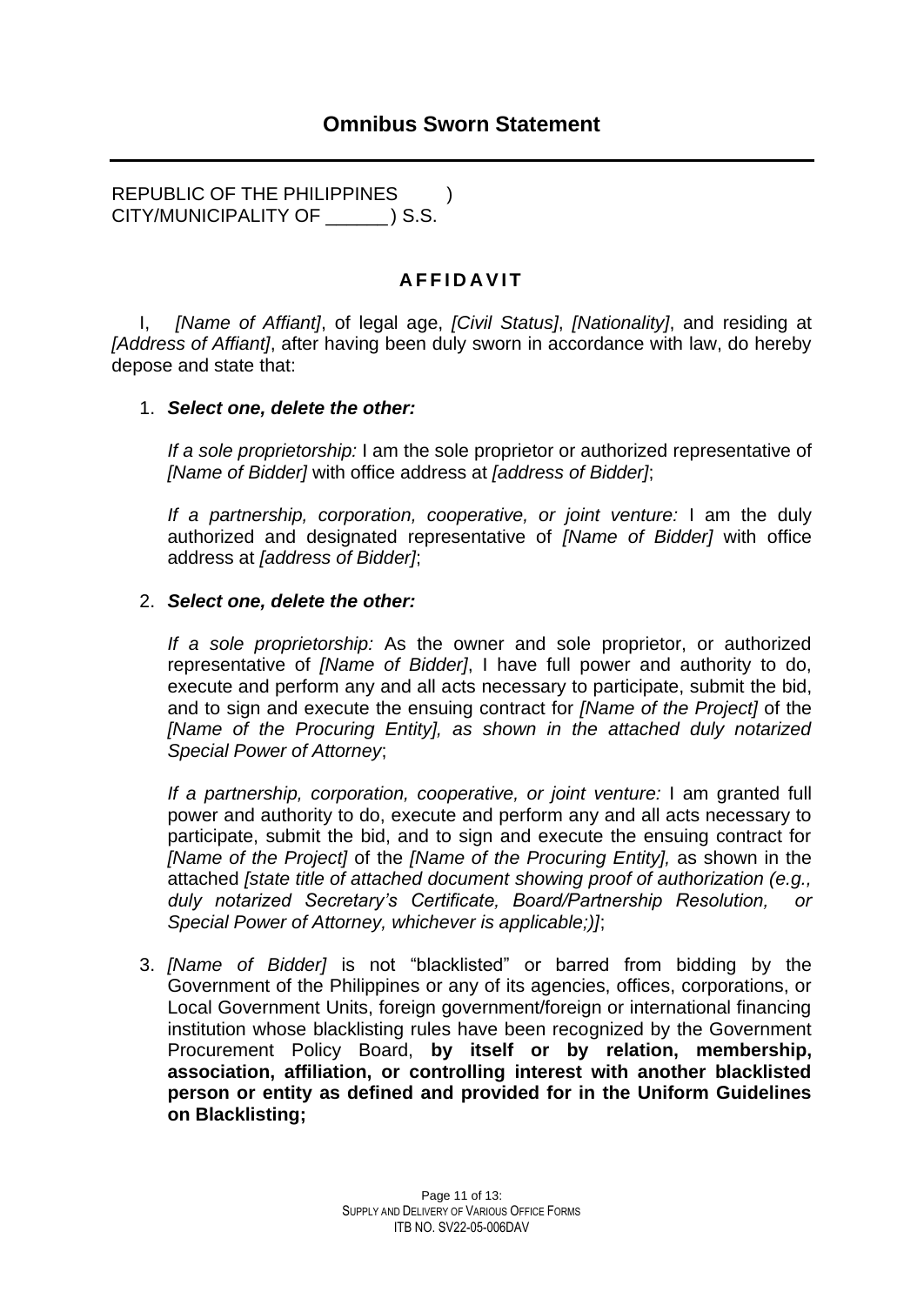- 4. Each of the documents submitted in satisfaction of the bidding requirements is an authentic copy of the original, complete, and all statements and information provided therein are true and correct;
- 5. *[Name of Bidder]* is authorizing the Head of the Procuring Entity or its duly authorized representative(s) to verify all the documents submitted;

## 6. *Select one, delete the rest:*

*If a sole proprietorship:* The owner or sole proprietor is not related to the Head of the Procuring Entity, members of the Bids and Awards Committee (BAC), the Technical Working Group, and the BAC Secretariat, the head of the Project Management Office or the end-user unit, and the project consultants by consanguinity or affinity up to the third civil degree;

*If a partnership or cooperative:* None of the officers and members of *[Name of Bidder]* is related to the Head of the Procuring Entity, members of the Bids and Awards Committee (BAC), the Technical Working Group, and the BAC Secretariat, the head of the Project Management Office or the end-user unit, and the project consultants by consanguinity or affinity up to the third civil degree;

*If a corporation or joint venture:* None of the officers, directors, and controlling stockholders of *[Name of Bidder]* is related to the Head of the Procuring Entity, members of the Bids and Awards Committee (BAC), the Technical Working Group, and the BAC Secretariat, the head of the Project Management Office or the end-user unit, and the project consultants by consanguinity or affinity up to the third civil degree;

- 7. *[Name of Bidder]* complies with existing labor laws and standards; and
- 8. *[Name of Bidder]* is aware of and has undertaken the following responsibilities as a Bidder:
	- a) Carefully examine all of the Bidding Documents;
	- b) Acknowledge all conditions, local or otherwise, affecting the implementation of the Contract;
	- c) Made an estimate of the facilities available and needed for the contract to be bid, if any; and
	- d) Inquire or secure Supplemental/Bid Bulletin(s) issued for the *[Name of the Project]*.
- 9. *[Name of Bidder]* did not give or pay directly or indirectly, any commission, amount, fee, or any form of consideration, pecuniary or otherwise, to any person or official, personnel or representative of the government in relation to any procurement project or activity.